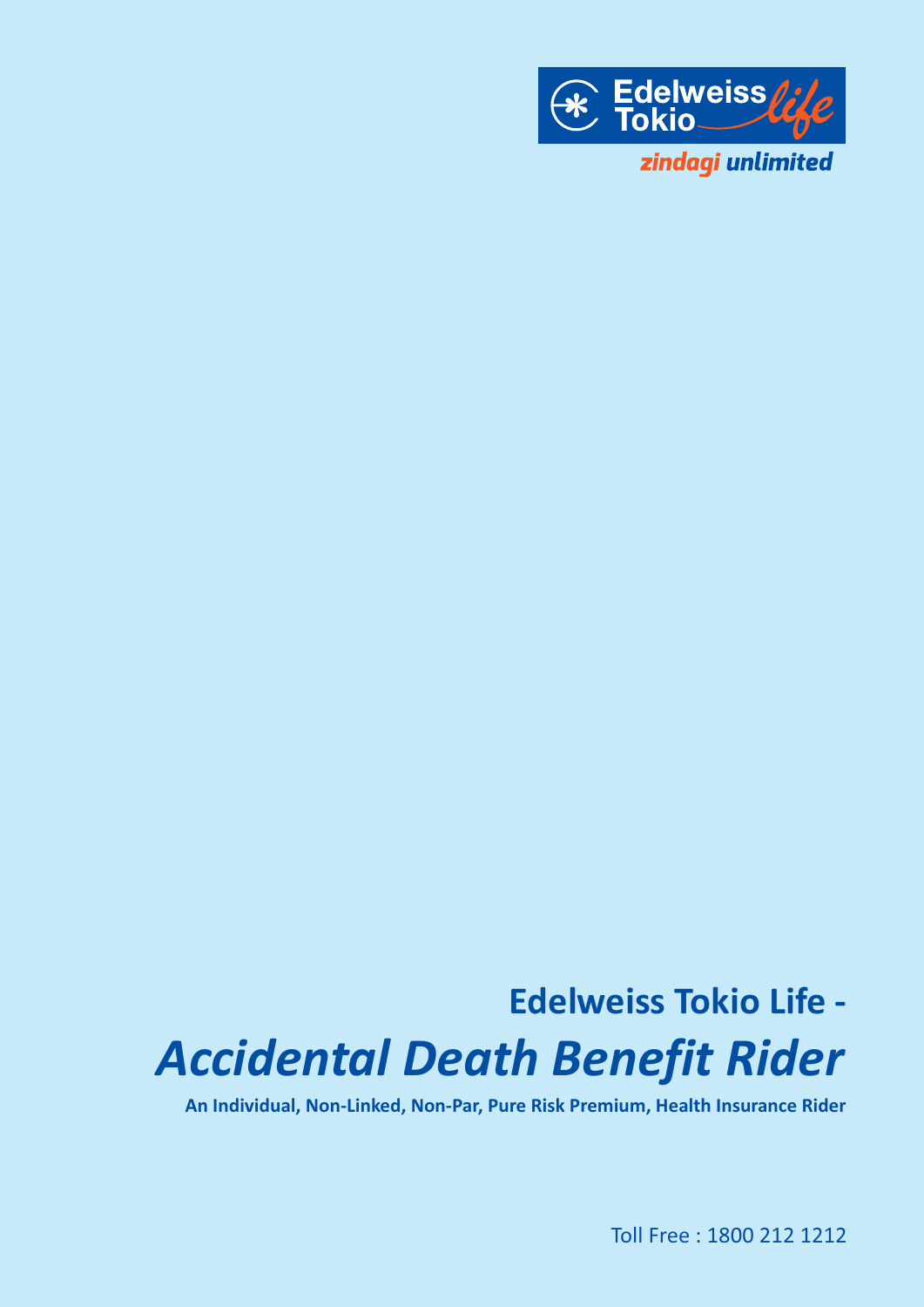# **Edelweiss Tokio Life -** *Accidental Death Benefit Rider*

**An Individual, Non-Linked, Non-Par, Pure Risk Premium, Health Insurance Rider**

# **Plan Summary:**

This rider can be attached to individual non-linked plans.

| Entry Age (last birthday)    | 18 to 65 years                                                                                                                                 |
|------------------------------|------------------------------------------------------------------------------------------------------------------------------------------------|
| Maturity Age (last birthday) | 23 to 70 years                                                                                                                                 |
| Rider Term*                  | 5 to 52 years                                                                                                                                  |
| Premium Paying Term#         | Single, Limited pay (5-51 years) & Regular pay                                                                                                 |
| Annual Rider Premium         | Re. 0.50 (excluding service tax) for sum assured of Rs 1000                                                                                    |
| Minimum Premium              | Depends on the rider term, premium paying term and sum assured chosen.                                                                         |
| Maximum Premium              | Depends on the rider term, premium paying term and sum assured chosen. Total rider<br>premiums should not exceed 30% of the base plan premium. |
| Minimum Sum Assured          | Rs. 10,000                                                                                                                                     |
| Maximum Sum Assured          | No Limit, subject to Reinsurance capacity                                                                                                      |
|                              | However, Rider Sum assured cannot be higher than sum assured of the base plan.                                                                 |
| Frequency of payment         | Same as base policy. Any premium rebate or modal factors will also be same as the base<br>plan.                                                |

- Rider term will be same as the base plan, subject to maximum maturity age of 70. If the entry age plus base plan term is beyond age 70, the rider would be of term 70 less entry age. Rider can be attached on any policy anniversary. In such case the rider term would be equal to the remaining base policy term.
- # Rider Premium paying term will be same as premium paying term of the base plan. If the entry age plus base plan premium paying term is beyond age 70, the rider would be of premium paying term 70 less entry age. When rider is attached subsequent to policy issuance, the rider premium payment term would be equal to remaining premium payment term of the base policy.

# **Benefit payable**

#### **\$** ü **On Accidental Death**

On account of unfortunate demise of the life assured due to an accident, 100% of the rider sum assured is paid in addition to the basic sum assured. The benefit is payable in lump sum.

The benefit is payable only once during the term of the policy. The cover under this rider will cease after a claim under this rider is paid.

The benefit under this rider is payable only when the life coverage on the base plan is in force.

 ${}^{\circ}$ Accidental Death is defined as traumatic death caused solely by accident, occurring independently of any other causes and within ninety (90) days of such trauma, proved to the satisfaction of the insurer.

Where, 'Accident' means sudden, unforeseen and involuntary event caused by external, visible and violent means.

## **Non-forfeiture benefits**

#### ü **Surrender benefit/ Paid-up Benefits**

#### **Regular pay:**

No surrender benefit is available under regular pay riders.

#### **Single pay:**

Surrender value is equal to "Single Premium including extra premium for substandard lives, if any (exclusive of service tax) \* 70% \* Number of remaining complete months of rider term / Total Rider Term in months"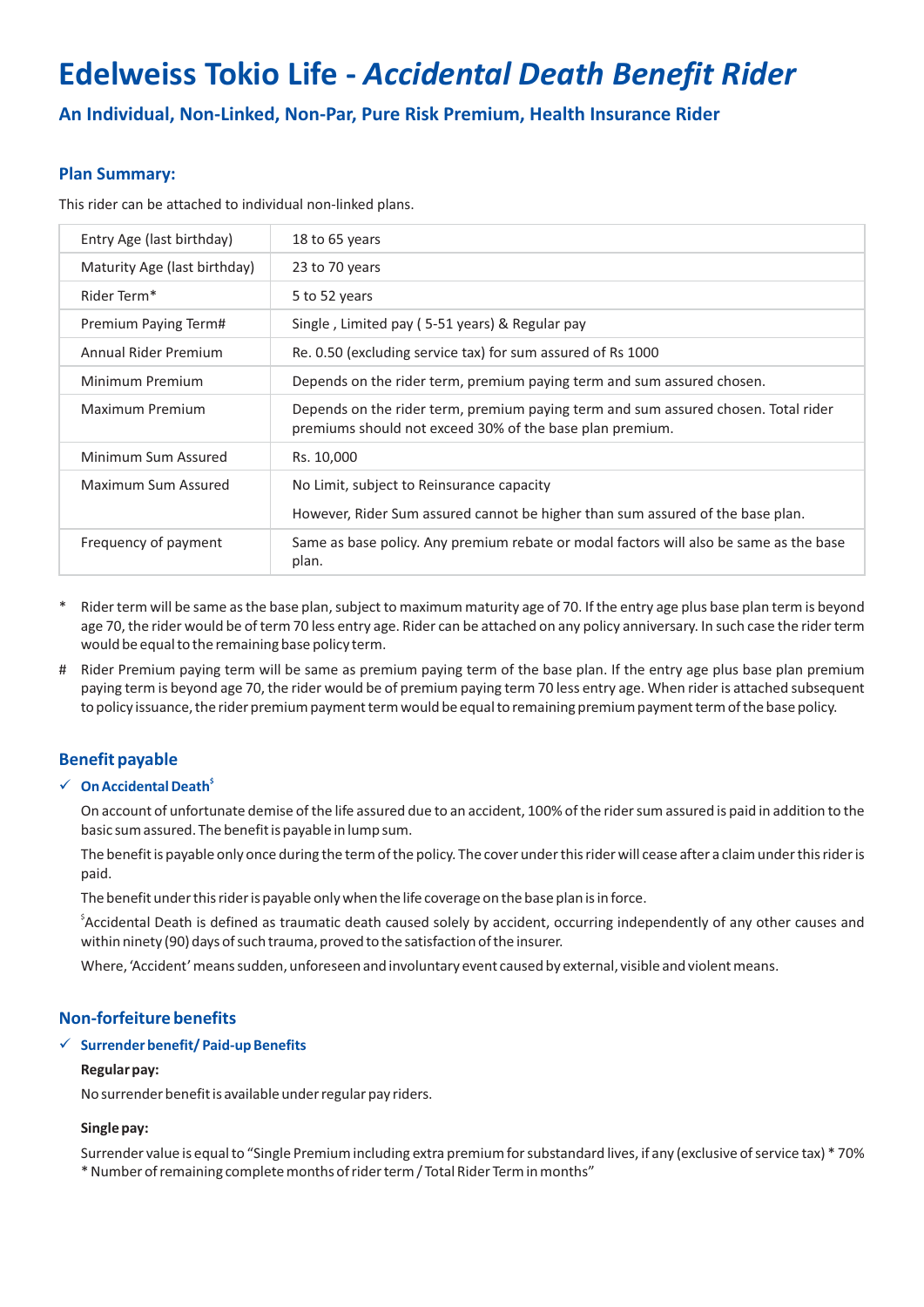#### **Limited pay:**

Surrender value is equal to "70% \* [Total Premium paid including extra premium for substandard lives, if any (exclusive of service tax) less {Total Premium payable including extra premium for substandard lives, if any (exclusive of service tax) \* (Number of completed months of rider term + 1) / Total Rider Term in months}]"

The rider alone may be surrendered / discontinued separately or it gets surrendered / discontinued if the base product is surrendered / discontinued or made paid-up. Any Lock-in condition will be applicable as per base plan.

#### ü **Paid-up Benefits**

Not available

#### **Taxes**

The Policyholder will be liable to pay all applicable taxes as levied by the Government from time to time.

## **Terms and Conditions**

#### ü **Free look Period**

This product offers a 15 day free look period (30 days in case of electronic policies and policies obtained through distance mode). In the event that policyholder is not satisfied with the terms and conditions of the rider, and wish to cancel the rider, he/she can do so by returning the policy to the company along with a letter requesting for cancellation within 15 days or 30 days, as applicable, of receipt of policy. Premium paid by policyholder will be refunded after deducting cost of medical expenses incurred in that connection.

#### ü **Exclusions**

Deaths due to the consequences of or occurring during the events as specified below are not covered:

- Suicide or attempted suicide or self inflicted injury#, whether the life assured is medically sane or insane.
- Any condition that is pre-existing at the time of inception of the policy.
- Failure to seek medical advice or treatment.
- War, terrorism, invasion, act of foreign enemy, hostilities, civil war, martial law, rebellion, revolution, insurrection, military or usurper power, riot or civil commotion. War means any war whether declared or not.
- Service in the armed forces, or any police organization, of any country at war or service in any force of an international body.
- Committing an assault, a criminal offence, an illegal activity or any breach of law.
- Engaging in or taking part in professional sport(s) or any hazardous pursuits, including but not limited to, diving or riding or any kind of race; underwater activities involving the use of breathing apparatus or not; martial arts; hunting; mountaineering; parachuting; bungee jumping
- Alcohol or Solvent abuse or taking of Drugs, narcotics or psychotropic substances unless taken in accordance with the lawful directions and prescription of a registered medical practitioner\*
- Participation by the insured person in any flying activity, except as a bona fide, fare paying passenger of a recognized airline on regular routes and on a scheduled timetable.
- Death as a result of any disease or infection

\* Medical practitioner means a person who holds a valid registration from the Medical Council of any State or Medical Council of India or Council for Indian Medicine or for Homeopathy set up by the Government of India or a State Government and is thereby entitled to practice medicine within its jurisdiction; and is acting within its scope and jurisdiction of license.

The Medical practitioner should not be

- The policyholder/insured person himself/herself; or
- An authorised insurance intermediary (or related persons) involved with selling or servicing the insurance contract in question; or
- Employed by or under contractual engagement with the insurance company;
- Related to the policyholder/insured person by blood or marriage

# Injury means accidental physical bodily harm excluding illness or disease solely and directly caused by external, violent and visible and evident means which is verified and certified by a Medical Practitioner.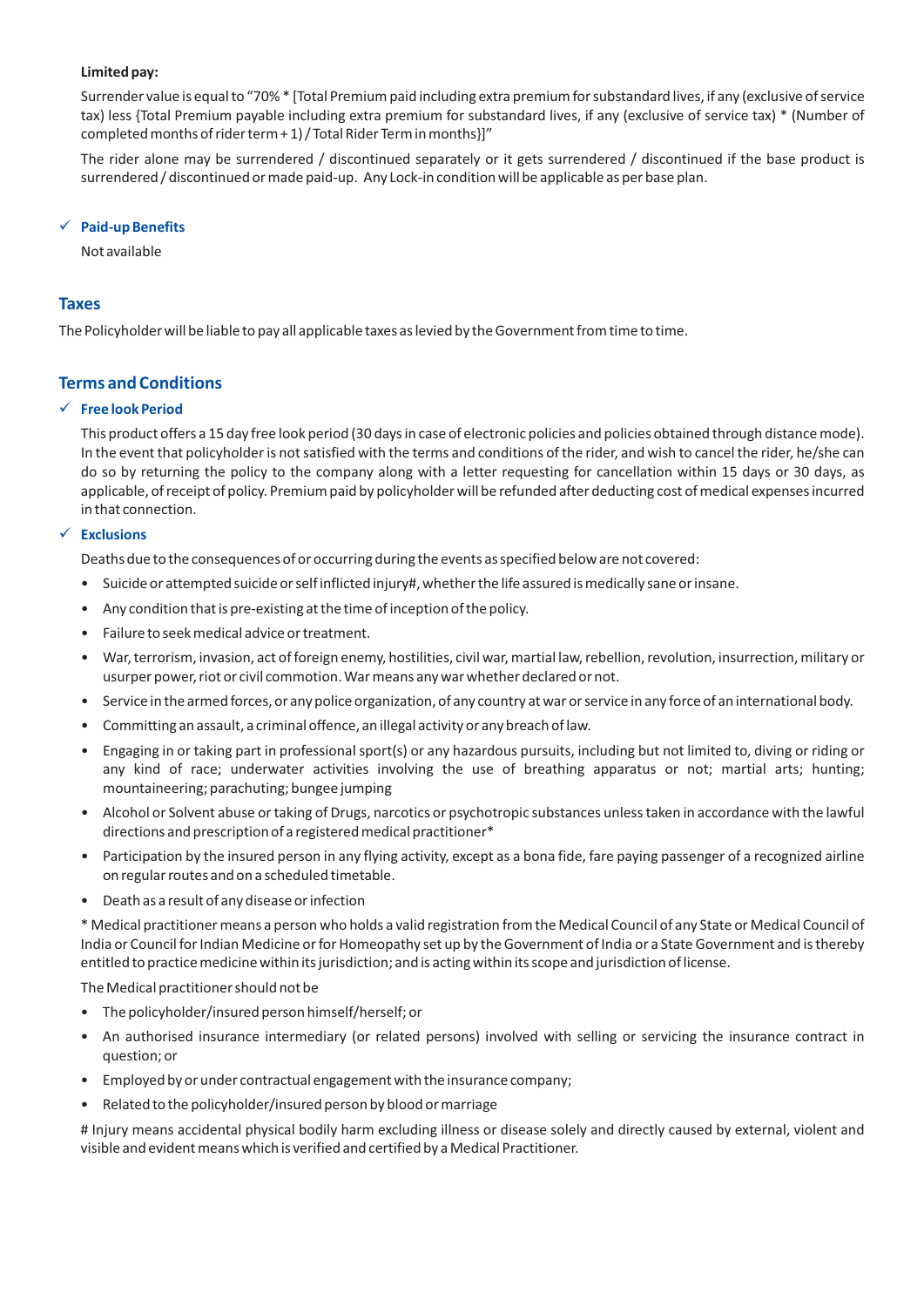Illness means a sickness or a disease or pathological condition leading to the impairment of normal physiological function and requires medical treatment.

- a. Acute condition Acute condition is disease, illness or injury that is likely to respond quickly to treatment which aims to return the person to his or her state of health immediately before suffering the disease/illness/injury which leads to full recovery.
- b. Chronic condition A chronic condition is defined as a disease, illness, or injury that has one or more of the following characteristics:
	- it needs ongoing or long-term monitoring through consultations, examinations, check-ups, and /or tests
	- it needs ongoing or long-term control or relief of symptoms
	- it requires rehabilitation for the patient or for the patient to be specially trained to cope with it
	- it continues indefinitely
	- it recurs or is likely to recur.

#### **Pre-Existing Disease**

Pre-existing Disease means any condition, ailment, injury or disease:

- a) That is/are diagnosed by a physician within 48 months prior to the effective date of the policy issued by the insurer or its reinstatement or
- b) For which medical advice or treatment was recommended by, or received from, a physician within 48 months prior to the effective date of the policy issued by the insurer or its reinstatement.

#### ü **Suicide Claim provisions**

If the life assured, whether sane or insane, commits suicide, no benefits shall be payable. In such an event, the surrender value shall be payable and all rider benefits will cease.

#### ü **Grace period for non-forfeiture provisions**

Grace period is same as the base plan.

In case the rider premium is not paid (even if the base policy premium is paid), the rider will lapse.

#### ü **Revival or Reinstatement**

As per the base plan